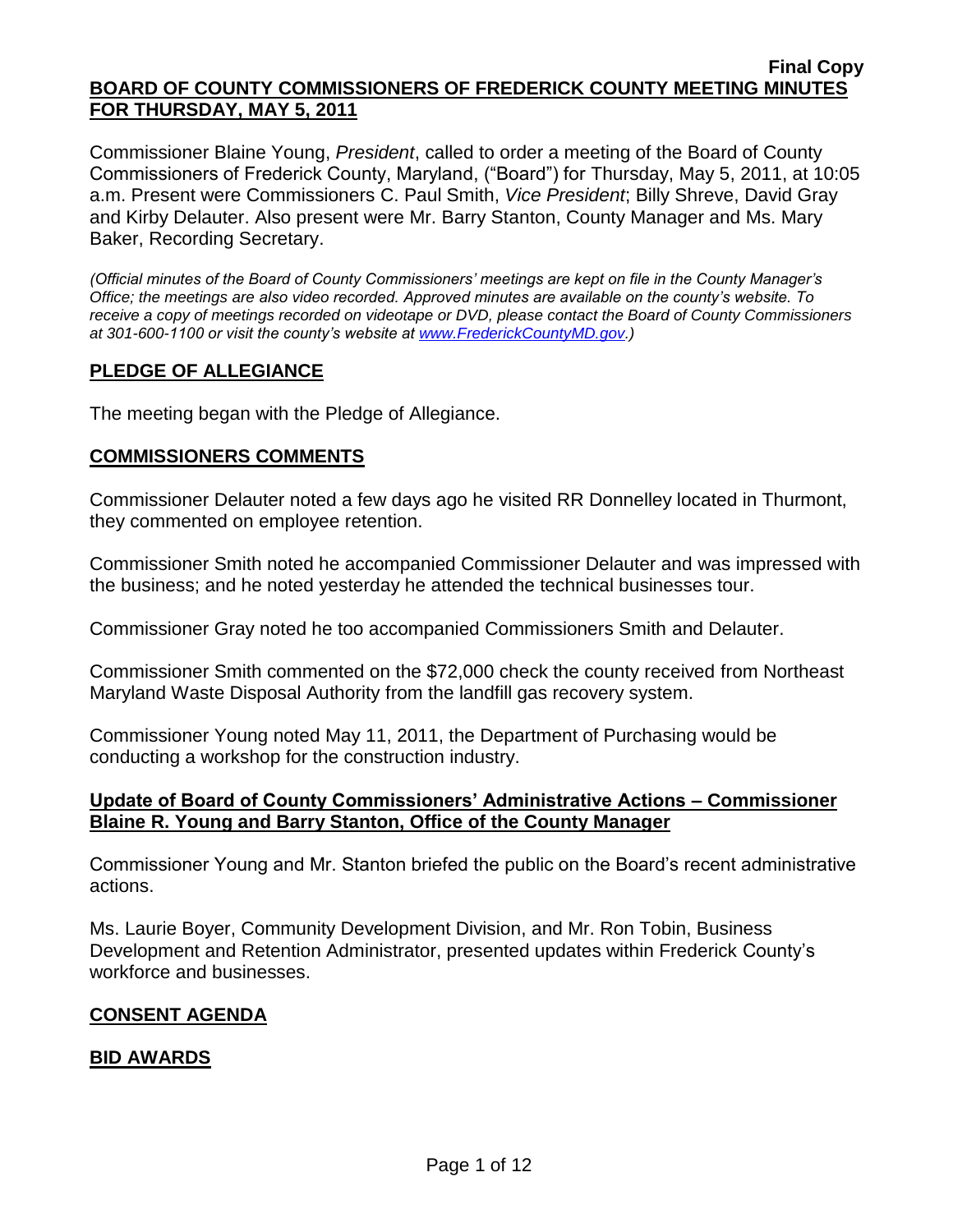- 1. Purchasing Memo #11-174 Bid #11-CP-63, Worthington Manor and Bar-T Mountainside Wetland Restoration Award to: Ecotone, Inc. Award amount: \$56,002.00
- 2. Purchasing Memo #11-175 Bid #11-24, Extension Services HVAC Upgrade Award to: Aireco Supply Award amount: \$129,500.00

# **BUDGET TRANSFERS**

- #BT-11-151, Highway Operations, Public Works Division
- #BT-11-152, Accounting, Finance Division

# **GRANT**

Infants and Toddlers Program Grant Renewal – Dr. Barbara Brookmyer, Health Services **Division** 

Mr. Hal Good and Mr. Bruce Johnson, Finance Division, answered a question regarding Purchasing Memo #11-174.

Commissioner Smith moved approval of the consent agenda as presented. Commissioner Shreve seconded the motion that passed 5-0.

## **ADMINISTRATIVE BUSINESS**

# **Bid Award – Purchasing Memo #11-176, Amendment to Agreement with LW Consulting for Strategic Planning and Consulting Services for Interim Executive Director - Hal Good, Finance Division**

Mr. Hal Good and Mr. Bruce Johnson, Finance Division and Mr. Mitch Hose, Human Resources Division, presented the proposed purchasing memo.

Commissioner Smith moved approval of Purchasing Memo #11-176 as presented. Commissioner Shreve seconded the motion that passed 5-0.

# **WORKSESSION**

# **New Jobs Tax Credits – Richard McCain, Office of the County Attorney**

Mr. McCain, Ms. Laurie Boyer, Community Development Division and Mr. Ron Tobin, Business Development and Retention Administrator, presented the proposed new jobs tax credits, noting currently Montgomery County and Washington County offer the credits.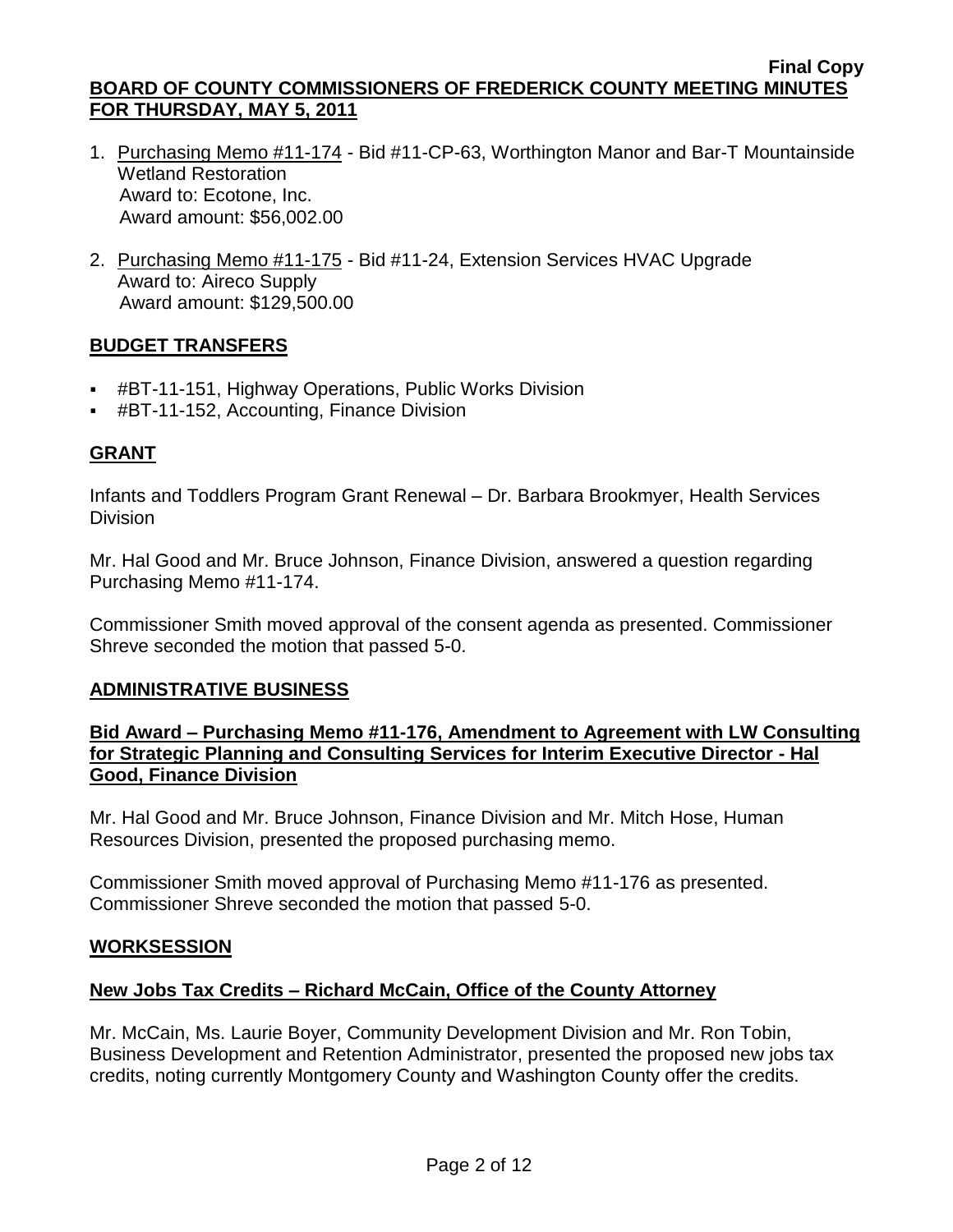Public comment was taken from:

Jennifer Charlton–Shuldes, Commission for Women

Commissioner Smith moved to take the new jobs tax credits item to public hearing. Commissioner Delauter seconded the motion that passed 4-1 with Commissioner Young opposed.

# **Amendments to the Rehabilitated Vacant Commercial Structures Property Tax Credit Program – Laurie Boyer, Community Development Division**

Ms. Boyer presented the proposed amendments.

Commissioner Gray moved to take the proposed amendments to public hearing. Commissioner Delauter seconded the motion that passed 5-0.

# **Appointments/Reappointments to Boards/Commissions/Committees – Joyce Grossnickle, Office of the County Manager**

# Affordable Housing Council

Ms. Grossnickle presented the request for appointment.

There was no public comment.

Commissioner Smith moved to appoint Ms. Cherise Blackwell to serve as the housing consumer representative having participated in a city or county housing program to fill an unexpired term to expire June 30, 2013; and to appoint Mr. Bryan Lyburn to serve as the nonprofit representative to fill an unexpired term to expire June 30, 2011, and appoint Mr. Lyburn for a full three-year term to become effective July 1, 2011, and expire June 30, 2014. Commissioner Shreve seconded the motion that passed 5-0.

# Commission for Women

Ms. Grossnickle presented the request for appointment.

There was no public comment.

Ms. Grossnickle noted Ms. Susan Jessee withdrew her application for appointment.

Commissioner Smith moved to appoint Ms. Diana Halleman and Ms. Tish Honse to fill an unexpired term to expire June 30, 2011; and to appoint Ms. Halleman and Ms. Honse to serve a full three-year term to become effective July 1, 2011, and expire June 30, 2014; and appoint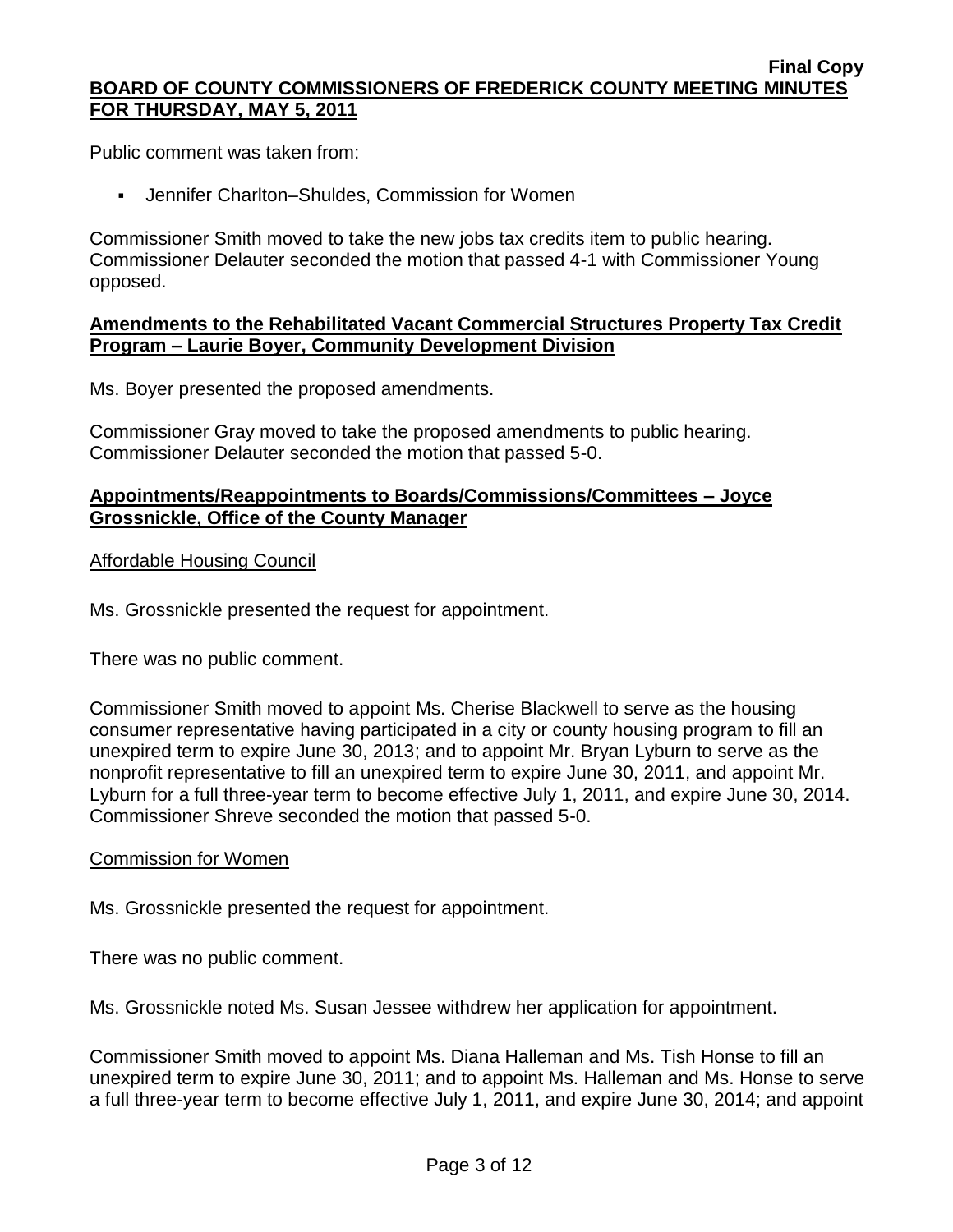Ms. Jamie Shopland to fill an unexpired term to become effective September 1, 2011, and expire June 30, 2012. Commissioner Shreve seconded the motion that passed 5-0.

# Human Relations Commission

Ms. Grossnickle presented the request for reappointment.

There was no public comment.

Commissioner Smith moved to reappoint Mr. Mike Corrigan, Mr. Garth Phoebus and Ms. Felicia Turner to serve three-year terms to become effective July 1, 2011, and expire June 30, 2014. Commissioner Gray seconded the motion that passed 5-0.

## Insurance Committee

Ms. Grossnickle presented the request for reappointment.

There was no public comment.

Commissioner Smith moved to reappoint Mr. Philip Smullen to serve a three-year term to become effective July 1, 2011, and expire June 30, 2014. Commissioner Gray seconded the motion that passed 5-0.

## Interagency Internal Audit Authority

Ms. Grossnickle presented the request for reappointment.

There was no public comment.

Commissioner Smith moved to reappoint Ms. Carrie Gill to serve a four-year term to become effective July 1, 2011, and expire June 30, 2015. Commissioner Gray seconded the motion that passed 5-0.

## Social Services Board

Ms. Grossnickle presented the request for reappointment.

There was no public comment.

Commissioner Smith moved to reappoint Dr. Mustafa Karakus and Ms. Jane Pearce to serve three-year terms to become effective July 1, 2011, and expire June 30, 2014. Commissioner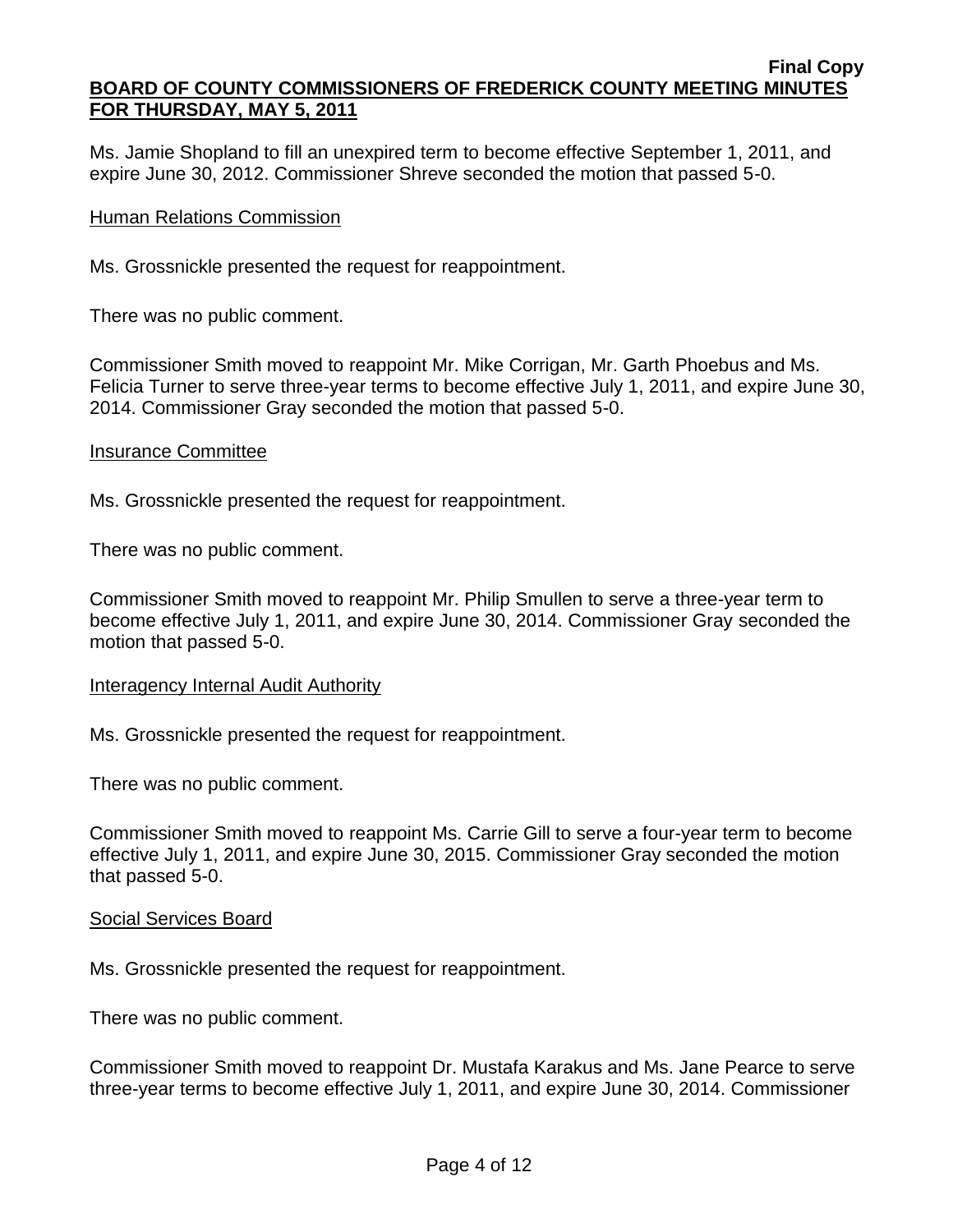Gray seconded the motion that passed 5-0.

Commissioner Gray questioned the driving force of this committee and the issues they address.

# **Discussion of Board of Appeals and Planning Commission Candidates - Joyce Grossnickle, Office of the County Manager**

# Board of Appeals

Ms. Grossnickle presented the names of the four applicants who applied for the two upcoming vacant positions on the Board of Appeals.

There was no public comment.

The Board directed staff to schedule interviews with the applicants.

# Planning Commission

Ms. Grossnickle presented the names of the four applicants who applied for the upcoming vacancy on the Planning Commission.

There was no public comment.

Commissioner Young moved to reappoint Ms. Audrey Wolfe to serve a five-year term to become effective July 1, 2011, and expire June 30, 2016, noting her current term would expire June 30, 2011. Commissioner Delauter seconded the motion that passed 3-2 with Commissioners Smith and Gray opposed, *noting they preferred the opportunity to interview the applicants before voting.* 

# **COMMISSIONERS COMMENTS**

None.

# **PUBLIC COMMENTS (3 MINUTE PRESENTATION)**

Bill Ashton

# **QUESTIONS – PRESS**

• Sherry Greenfield, The Gazette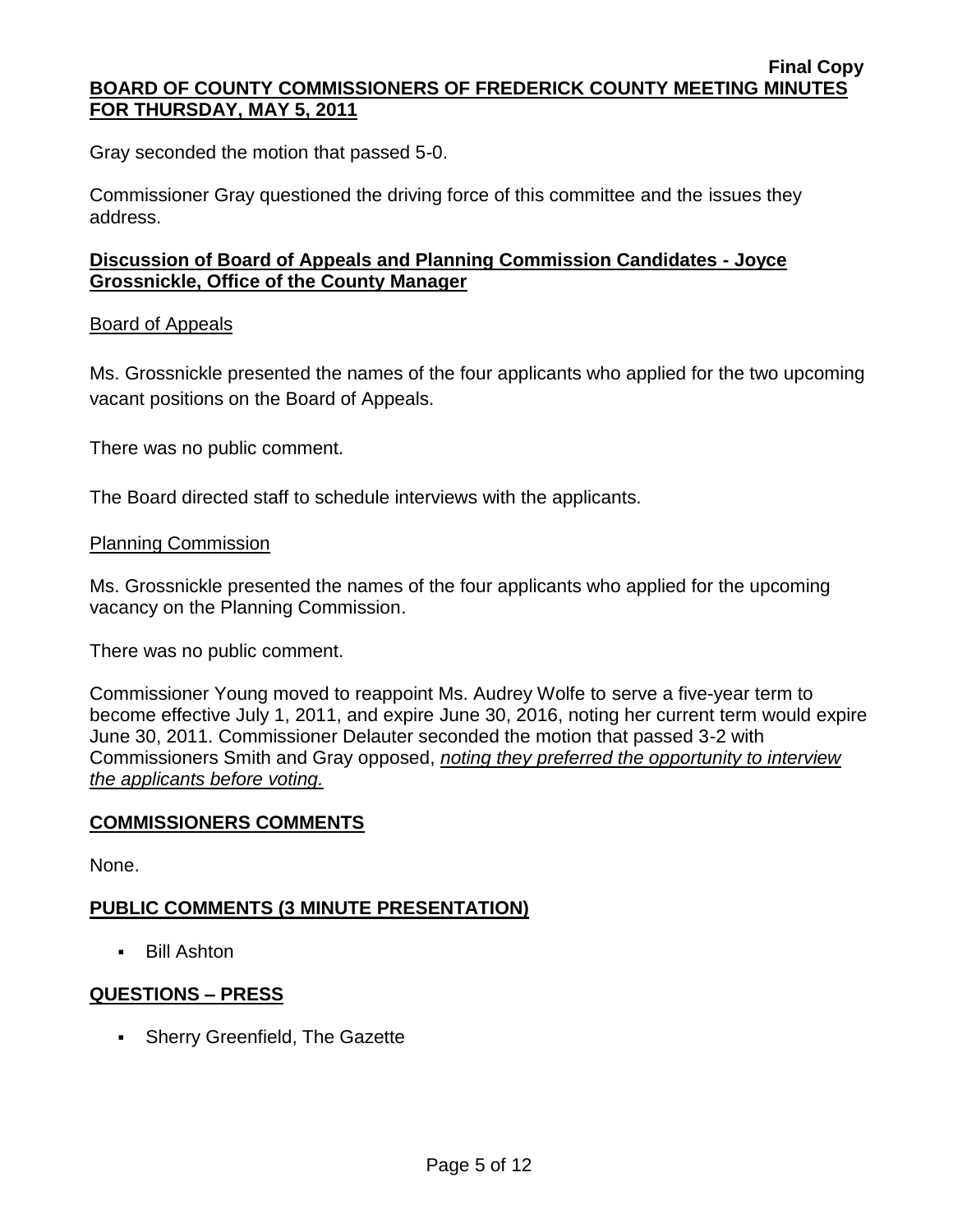# **CLOSED SESSION**

Commissioner Smith moved to proceed into closed session in accordance with Maryland Annotated Code State Government Article § 10-508(a) (1) To discuss: (i) The appointment, employment, assignment, promotion, discipline, demotion, compensation, removal, resignation, or performance evaluation of appointees, employees, or officials over whom it has jurisdiction; or (ii) Any other personnel matter that affects one or more specific individuals; (7) To consult with counsel to obtain legal advice on a legal matter; and (8) To consult with staff, consultants, or other individuals about pending or potential litigation. Commissioner Delauter seconded the motion that passed 5-0.

# **ADJOURN**

The meeting adjourned at 12:10 p.m.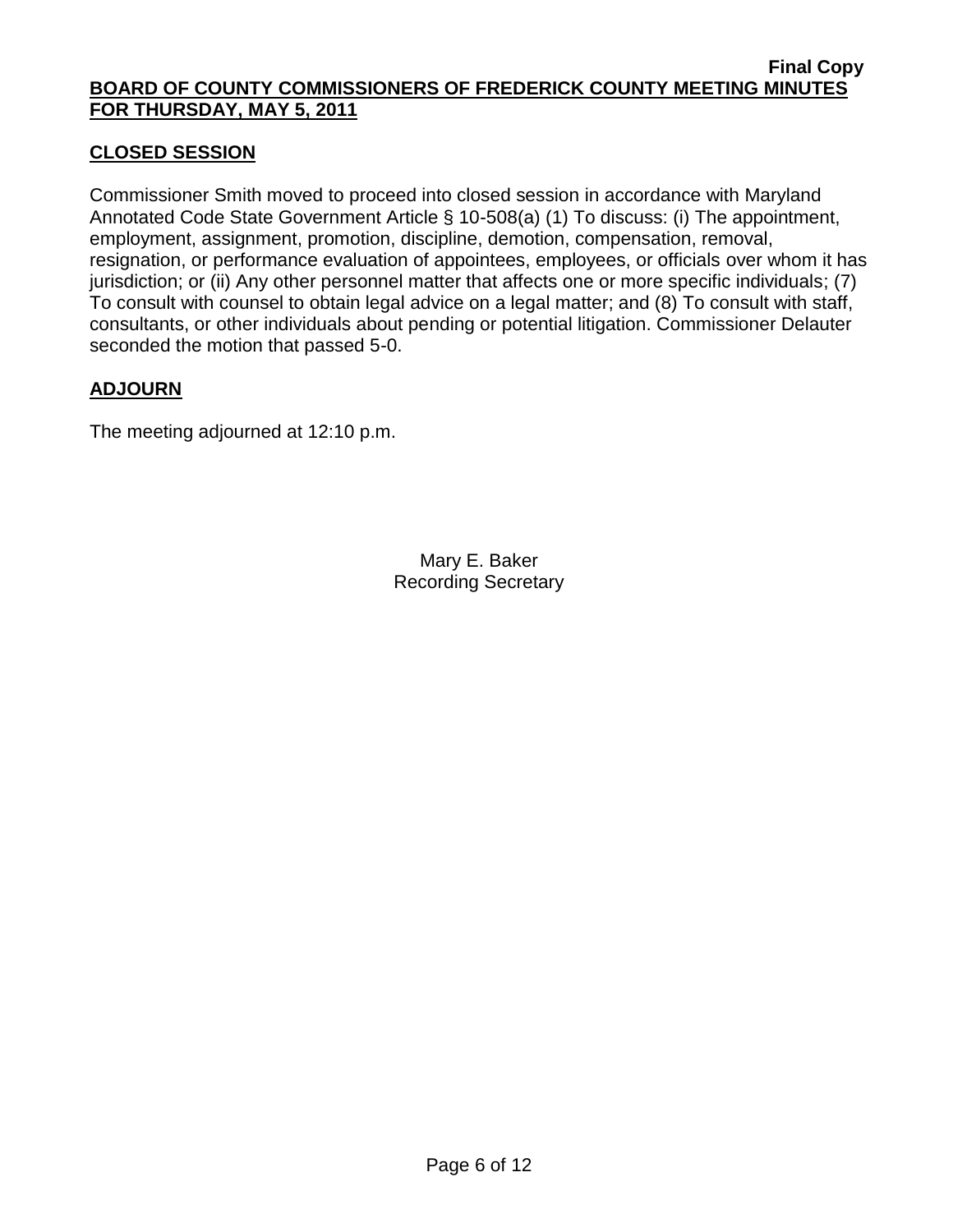#### **FORM OF STATEMENT FOR CLOSING THE MEETING OF THURSDAY, MAY 5, 2011**

# **STATUTORY AUTHORITY TO CLOSE SESSION**

### **State Government Article §10-508(a):**

(7) To consult with counsel to obtain legal advice on a legal matter; and

(8) To consult with staff, consultants, or other individuals about pending or potential litigation.

#### **Motion:**

Commissioner Smith moved to proceed into closed session in accordance with Maryland Annotated Code State Government Article § 10-508(a) (1) To discuss: (i) The appointment, employment, assignment, promotion, discipline, demotion, compensation, removal, resignation, or performance evaluation of appointees, employees, or officials over whom it has jurisdiction; or (ii) Any other personnel matter that affects one or more specific individuals; (7) To consult with counsel to obtain legal advice on a legal matter; and (8) To consult with staff, consultants, or other individuals about pending or potential litigation. Commissioner Delauter seconded the motion that passed 5-0.

#### **Time and Location:**

1:00 p.m. – Third Floor Meeting Room, Winchester Hall

### **Topic to be Discussed:**

To discuss with the county's attorneys and staff the legal ramifications of certain land use proceedings and decisions.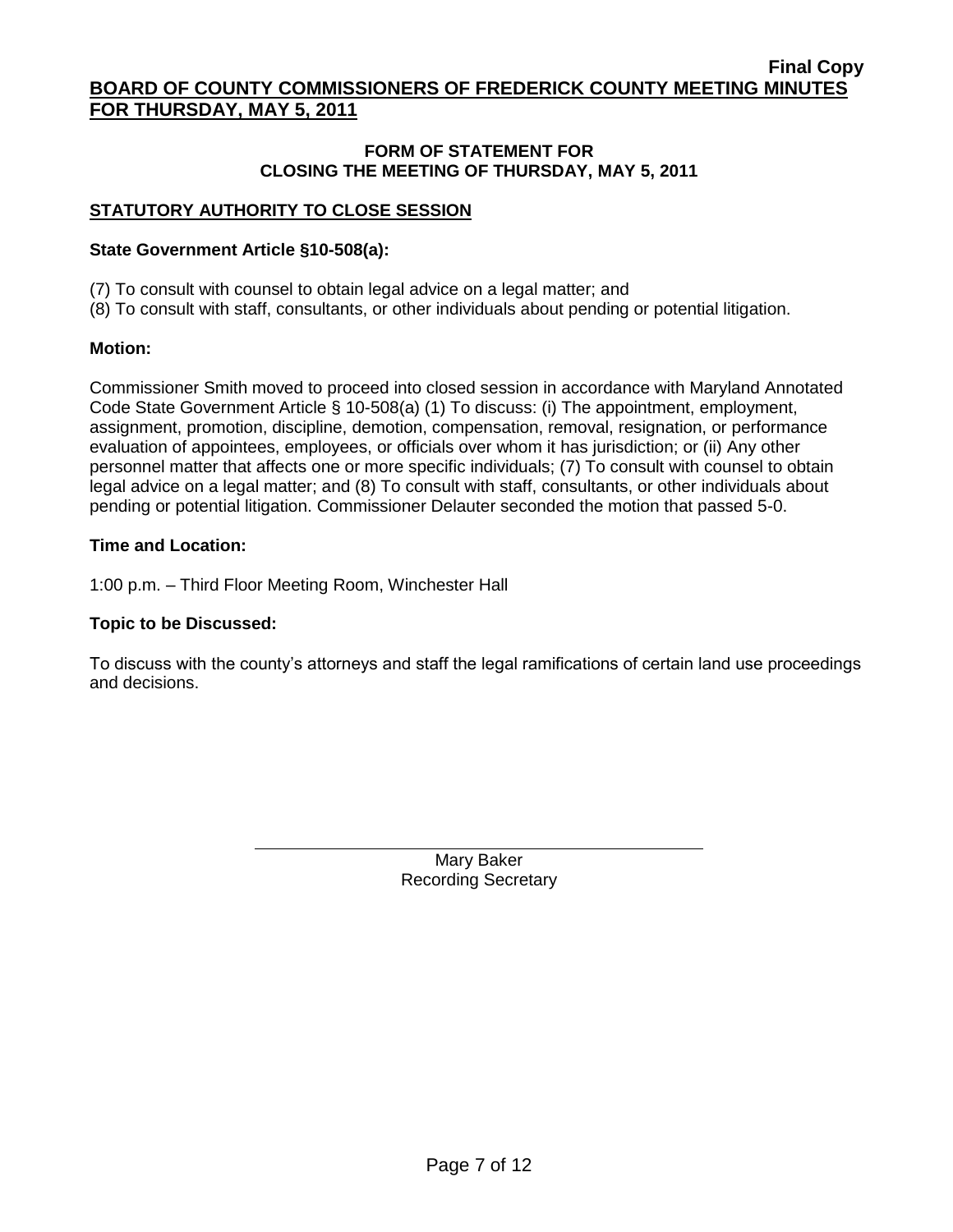#### **FORM OF STATEMENT FOR CLOSING THE MEETING OF THURSDAY, MAY 5, 2011**

### **STATUTORY AUTHORITY TO CLOSE SESSION**

#### **State Government Article §10-508(a):**

(1) To discuss: (i) The appointment, employment, assignment, promotion, discipline, demotion, compensation, removal, resignation, or performance evaluation of appointees, employees, or officials over whom it has jurisdiction; or (ii) Any other personnel matter that affects one or more specific individuals.

#### **Motion:**

Commissioner Smith moved to proceed into closed session in accordance with Maryland Annotated Code State Government Article § 10-508(a) (1) To discuss: (i) The appointment, employment, assignment, promotion, discipline, demotion, compensation, removal, resignation, or performance evaluation of appointees, employees, or officials over whom it has jurisdiction; or (ii) Any other personnel matter that affects one or more specific individuals; (7) To consult with counsel to obtain legal advice on a legal matter; and (8) To consult with staff, consultants, or other individuals about pending or potential litigation. Commissioner Delauter seconded the motion that passed 5-0.

#### **Time and Location:**

1:00 p.m. – Third Floor Meeting Room, Winchester Hall

#### **Topic to be Discussed:**

To consider a personnel appeal filed by an individual county employee.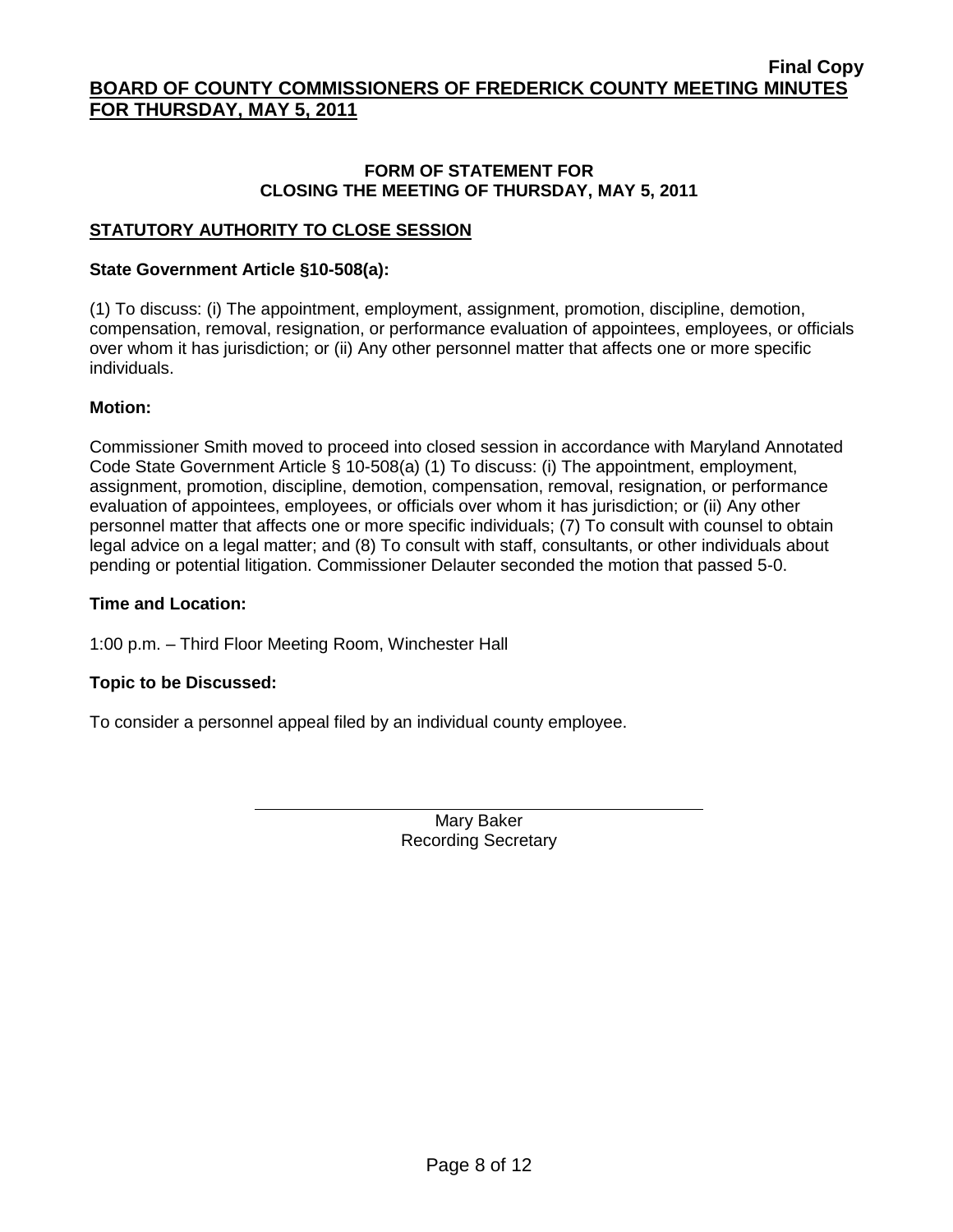#### **FORM OF STATEMENT FOR CLOSING THE MEETING OF THURSDAY, MAY 5, 2011**

## **STATUTORY AUTHORITY TO CLOSE SESSION**

## **State Government Article §10-508(a):**

(1) To discuss: (i) The appointment, employment, assignment, promotion, discipline, demotion, compensation, removal, resignation, or performance evaluation of appointees, employees, or officials over whom it has jurisdiction; or (ii) Any other personnel matter that affects one or more specific individuals.

#### **Motion:**

Commissioner Smith moved to proceed into closed session in accordance with Maryland Annotated Code State Government Article § 10-508(a) (1) To discuss: (i) The appointment, employment, assignment, promotion, discipline, demotion, compensation, removal, resignation, or performance evaluation of appointees, employees, or officials over whom it has jurisdiction; or (ii) Any other personnel matter that affects one or more specific individuals; (7) To consult with counsel to obtain legal advice on a legal matter; and (8) To consult with staff, consultants, or other individuals about pending or potential litigation. Commissioner Delauter seconded the motion that passed 5-0.

#### **Time and Location:**

1:00 p.m. – Third Floor Meeting Room, Winchester Hall

## **Topic to be Discussed:**

To consider personnel issues involved with both the retirement of the Director of Citizens Services Division and the status of a county director.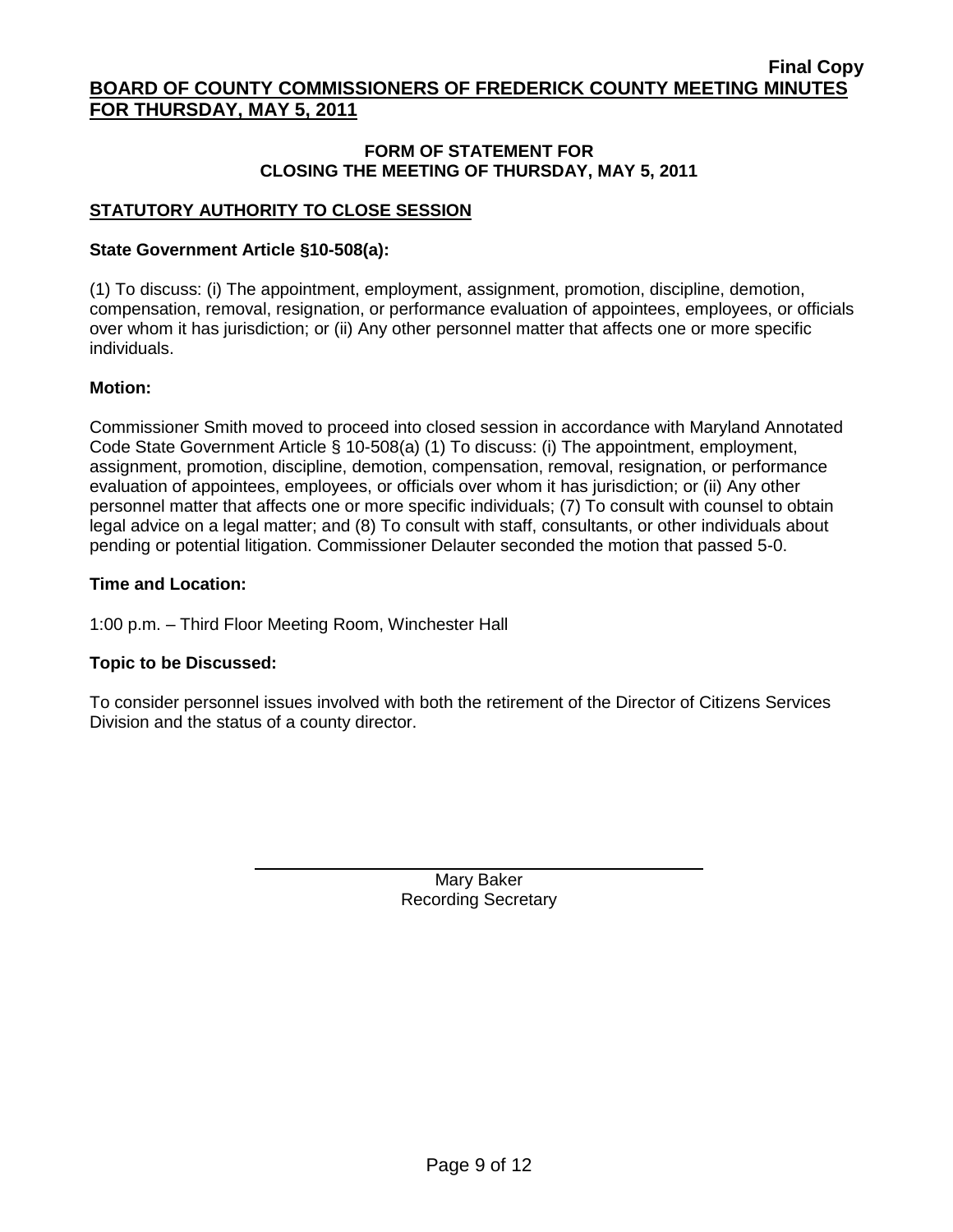## **FORM OF STATEMENT FOR MINUTES OF NEXT OPEN MEETING ON THURSDAY, MAY 12, 2011, FOLLOWING THE CLOSED MEETING OF THURSDAY, MAY 5, 2011**

# **STATUTORY AUTHORITY TO CLOSE SESSION**

### **State Government Article §10-508(a):**

- (7) To consult with counsel to obtain legal advice on a legal matter; and
- (8) To consult with staff, consultants, or other individuals about pending or potential litigation.

## **Motion:**

Commissioner Smith moved to proceed into closed session in accordance with Maryland Annotated Code State Government Article § 10-508(a) (1) To discuss: (i) The appointment, employment, assignment, promotion, discipline, demotion, compensation, removal, resignation, or performance evaluation of appointees, employees, or officials over whom it has jurisdiction; or (ii) Any other personnel matter that affects one or more specific individuals; (7) To consult with counsel to obtain legal advice on a legal matter; and (8) To consult with staff, consultants, or other individuals about pending or potential litigation. Commissioner Delauter seconded the motion that passed 5-0.

## **Time and Location:**

1:00 p.m. – Third Floor Meeting Room, Winchester Hall

## **Others in attendance:**

B. Stanton, J. Mathias, M. Chomel, K. Mitchell, M. Gastley, J. Gugel, E. Soter, R. Santangelo and M. Baker

## **Topic Discussed:**

To discuss with the county's attorneys and staff the legal ramifications of certain land use proceedings and decisions.

## **Action Taken:**

The Board provided direction to staff.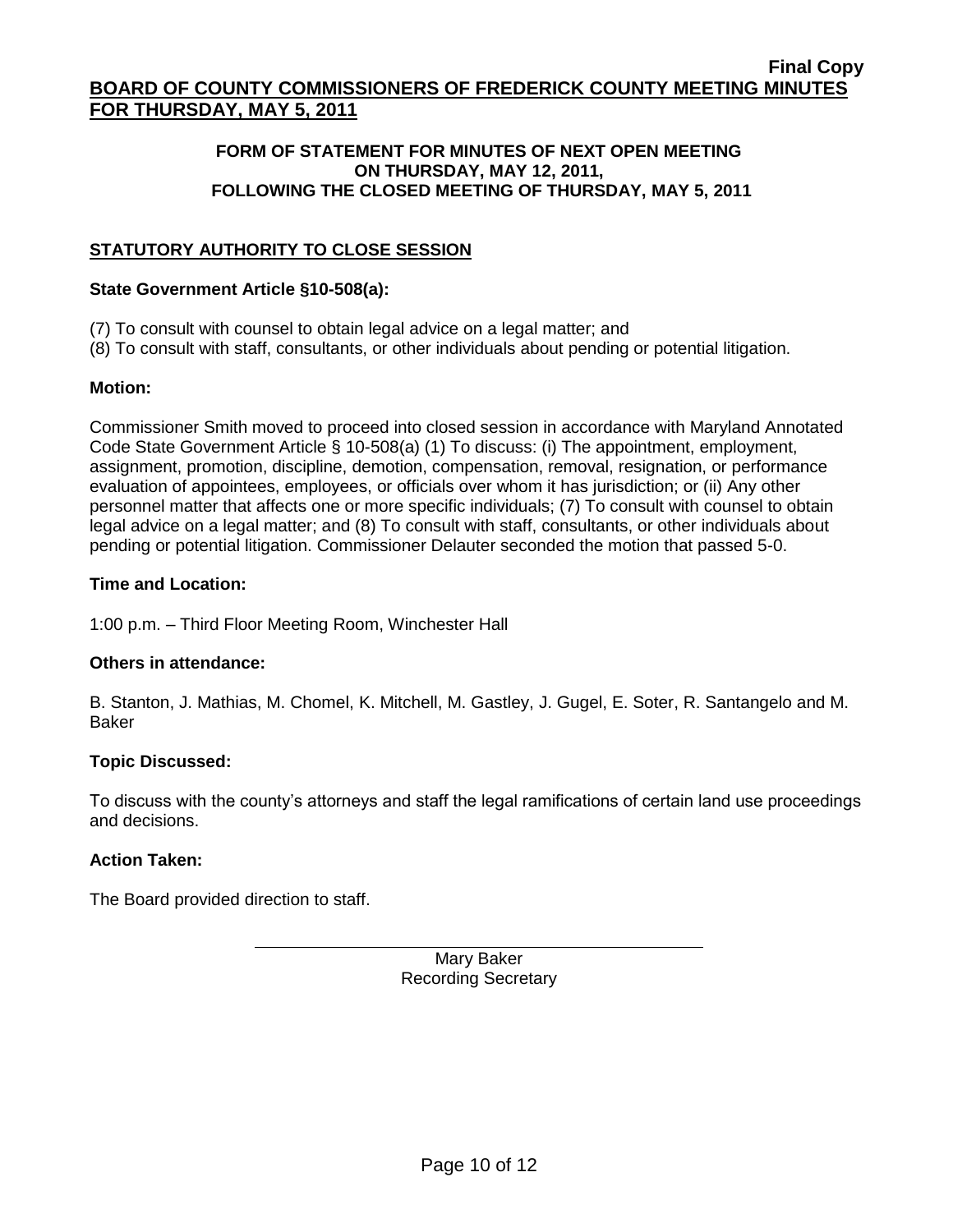## **FORM OF STATEMENT FOR MINUTES OF NEXT OPEN MEETING ON THURSDAY, MAY 12, 2011, FOLLOWING THE CLOSED MEETING OF THURSDAY, MAY 5, 2011**

# **STATUTORY AUTHORITY TO CLOSE SESSION**

### **State Government Article §10-508(a):**

(1) To discuss: (i) The appointment, employment, assignment, promotion, discipline, demotion, compensation, removal, resignation, or performance evaluation of appointees, employees, or officials over whom it has jurisdiction; or (ii) Any other personnel matter that affects one or more specific individuals.

#### **Motion:**

Commissioner Smith moved to proceed into closed session in accordance with Maryland Annotated Code State Government Article § 10-508(a) (1) To discuss: (i) The appointment, employment, assignment, promotion, discipline, demotion, compensation, removal, resignation, or performance evaluation of appointees, employees, or officials over whom it has jurisdiction; or (ii) Any other personnel matter that affects one or more specific individuals; (7) To consult with counsel to obtain legal advice on a legal matter; and (8) To consult with staff, consultants, or other individuals about pending or potential litigation. Commissioner Delauter seconded the motion that passed 5-0.

#### **Time and Location:**

1:00 p.m. – Third Floor Meeting Room, Winchester Hall

## **Others in attendance:**

B. Stanton, J. Mathias, M. Chomel, M. Gastley, R. Santangelo and M. Baker

## **Topic Discussed:**

To consider a personnel appeal filed by an individual county employee.

## **Action Taken:**

The Board provided direction to staff.